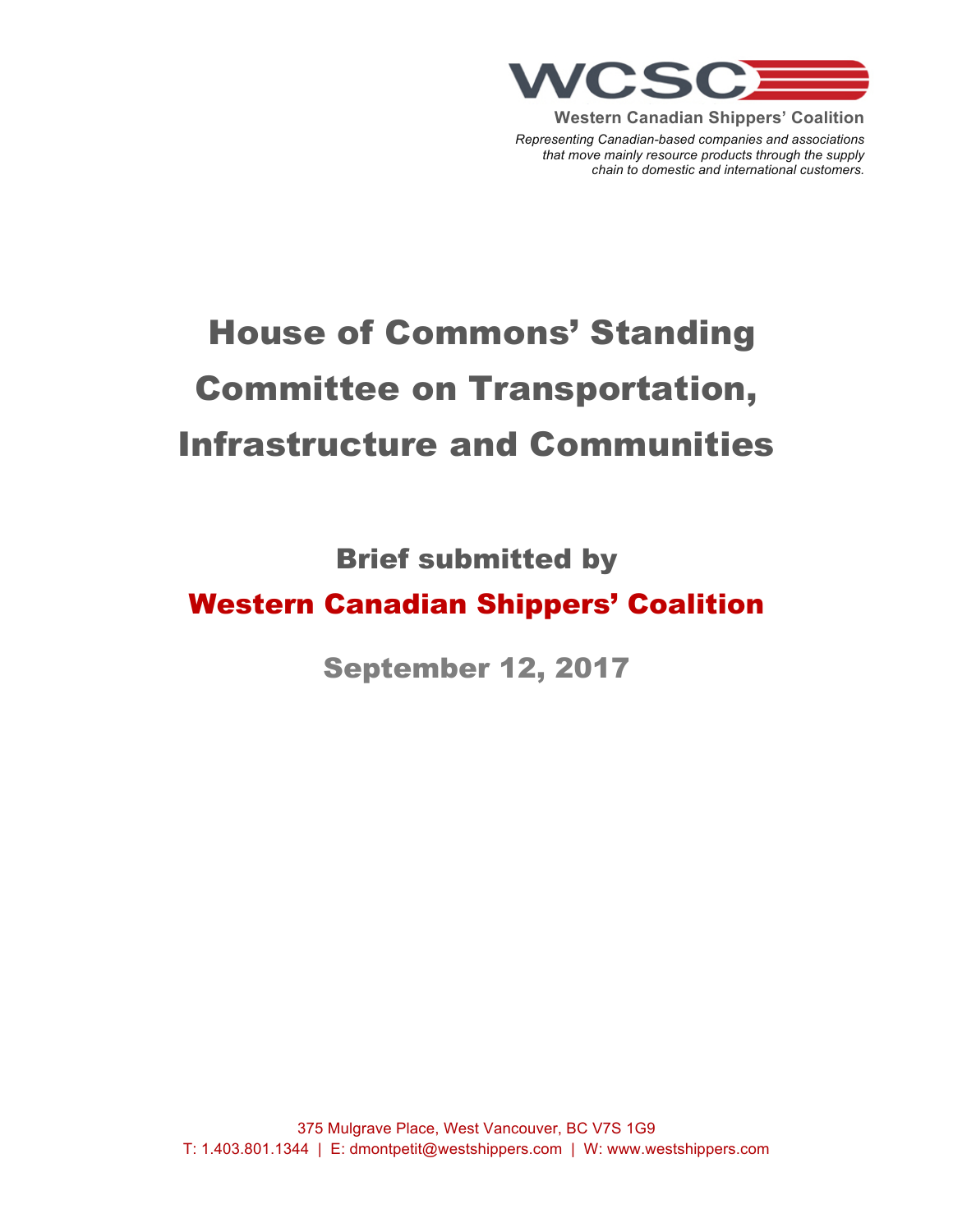## **Introduction**

WCSC is a cross-commodity organization focused on transportation issues affecting member companies based in Western Canada that move mainly resource products through the supply chain to domestic and international customers.

Our members represent a range of commodities but all are heavy users of rail transportation. Their shipping facilities tend to be located close to where the natural resources they process and ship are found. Because of their remote locations and the large volumes of products they ship, they are completely dependent on rail to move their products to market. In the vast majority of cases, they have access to only one rail carrier. That reality gives the railway significant market power even over very large shippers.

While our members would prefer to negotiate commercial agreements for rail freight rates and service in a competitive environment, the reality is that the market in which they buy rail transportation is not competitive. The option of taking their business to a competing railway when faced with excessive freight rates, large price increases or non-performance (or substandard performance) simply does not exist.

WCSC's goal is a competitive, economic, efficient and safe transportation system in Canada that permits our members to compete both domestically and internationally.

## **Bill C-49:** *Transportation Modernization Act*

With respect to the specific measures contained in Bill C-49, WCSC is focusing on the following key areas:

- 1. Railway data reporting
- 2. Access to competing railways
- 3. Railway service obligations
- 4. More accessible, timely and effective remedies

#### **1. Data Reporting Requirements**

Bill C-49 introduces new data reporting requirements for railways on rates, service and performance, that are aimed at enhancing system transparency for all stakeholders. WCSC strongly supports this objective. Policy makers, regulators and users of the rail transportation system need sufficiently detailed data on a timely basis in order to make evidence based decisions.

Bill C-49 adopts, on an interim basis, some of the reporting requirements to which Canadian Class 1 carriers are currently subject in respect of their U.S. operations. WCSC's concerns with this approach are:

a. the information is too highly aggregated

The US regulations require CN and CP to report separately for each of 23 different commodity groups. The provisions in Bill C-49 will aggregate data for all commodity groups other than grain.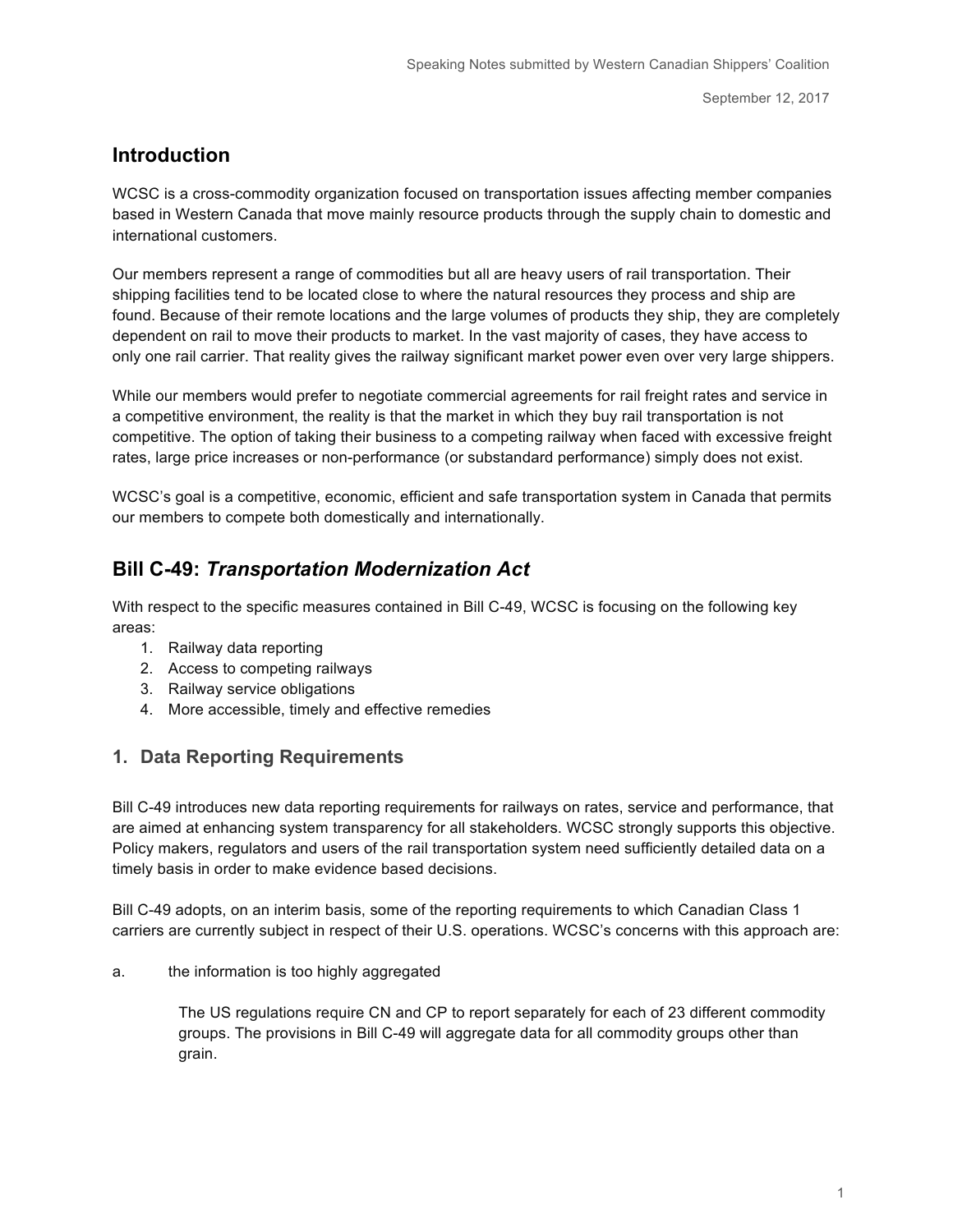For example, railways will need to report on a weekly basis the average number of railcars on line anywhere on their network in Canada. This will be reported by car type, such as box car or covered hopper car or tank car. Taking box cars as an example, in any given week the average number of cars on line could include cars containing refined metal products originating in the Montreal area, cars carrying pulp from Alberta mills north of Edmonton and cars carrying paper being shipped from Nova Scotia, as well as a host of other traffic. The reports will not indicate if box car supply for refined metals is holding steady while supply of the same car type for pulp shippers is tight or if some areas of the network are fluid while others are experiencing bottlenecks and delays. In short, this will produce general, high level statistics that are of little if any practical value.

#### b. the information will not be available on a timely basis

Bill C-49 delays implementation of performance metrics reporting by a full year. It would also allow for a three-week delay in the publication of performance data. That is three times as long as the time frames which CN and CP are currently required to meet in respect of their US operations. It may be useful in tracking overall trends or perhaps in assessing past service failures – it would not be useful to shippers in day-to-day decision making with respect to their shipments.

#### **Recommendation 1:**

**WCSC recommends changes to the wording of Bill C-49 to:**

- **eliminate the one-year deferral of performance reporting,**
- **include commodity-specific data (which will bring reporting more in line with what CN and CP are already reporting in respect of their US operations); and**
- **shorten the time frames for reporting and publication of this information.**

**In addition to these specific changes, which are set out in section 1 of the Recommendations at the end of this brief, WCSC also supports a requirement for data that is more granular in terms of specific areas or components of the rail network.**

#### **2. Access to Competing Railways**

WCSC strongly supports effective remedies that give shippers served by a single rail carrier the option of accessing a second rail carrier as a means of providing shippers with the benefits of competition.

Regulated interswitching has worked well as a pro-competitive remedy because rail carriers have been prepared to compete for traffic using it and because the applicable rates are known to all prospective participants at the time when they are negotiating potential routings, rates and other conditions.

The Long-Haul Interswitching (LHI) remedy in Bill C-49 is far less user-friendly:

• It is designed to be short term (1 year). It cannot be used in long-range planning or to establish a base line for greenfield developments, for example.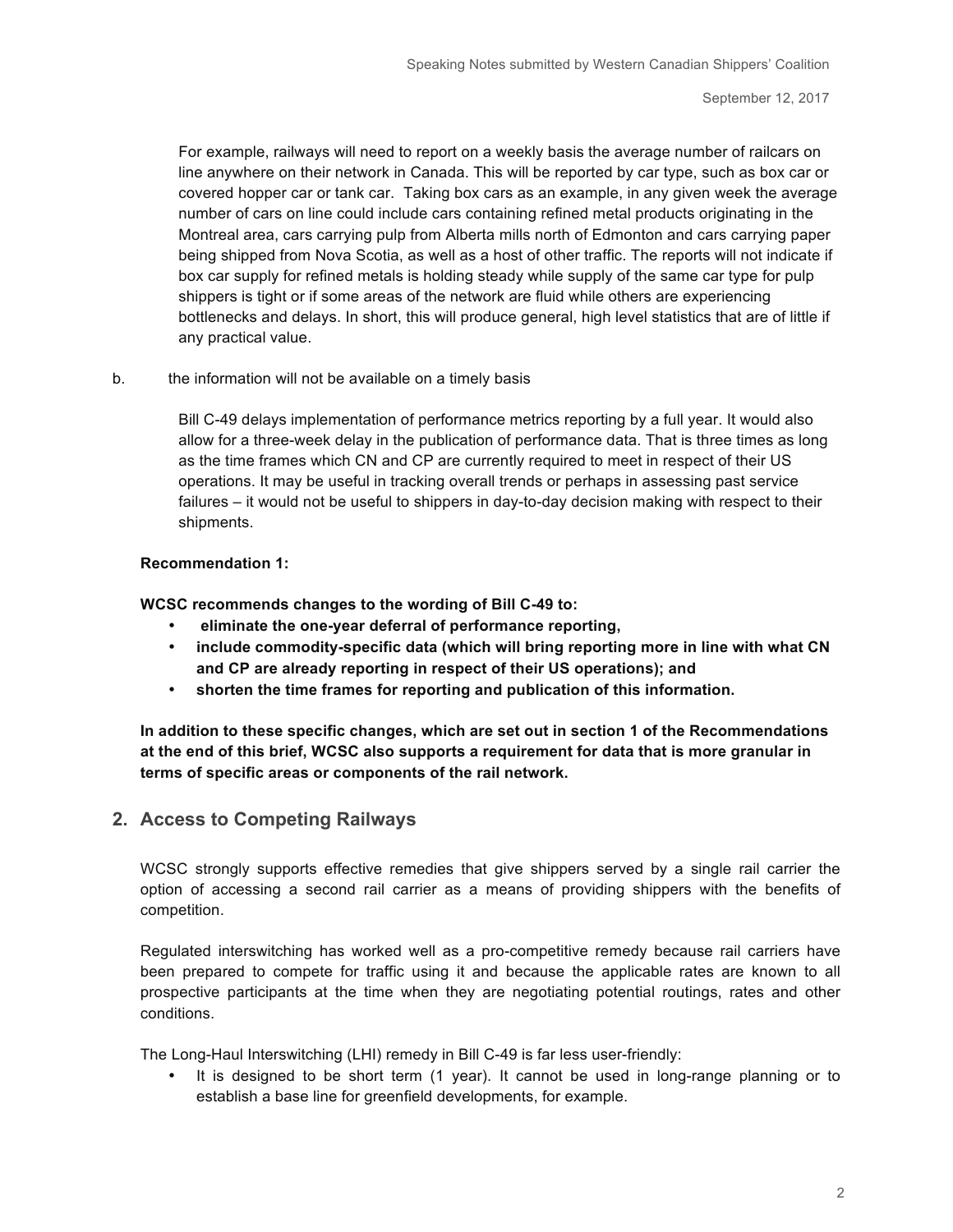- It requires an adversarial process in every instance.
- It replaces one kind of captivity with another (because the shipper has to commit to ship via LHI *instead* of using its local carrier beyond the nearest interchange).
- It is subject to multiple exclusions, both in terms of geography and in terms of the type of traffic that is eligible for LHI. This means that a great deal of rail traffic that is among the most captive in Canada will be altogether barred from using the remedy

On a more fundamental level, LHI is very similar, in concept and overall structure, to the Competitive Line Rate (or CLR) remedy that has been in the legislation since 1988. That remedy has been inoperative since the early 1990s because CN and CP have effectively declined to compete for traffic using CLR. That was the conclusion reached in the statutory review of the National Transportation Act in 1992 – twenty-five years ago.

For most shippers in Western Canada, the nearest interchange with a second carrier is an interchange between CN and CP (as illustrated by the map in the Appendix to this brief).. Like CLR, whether LHI provides competitive alternatives to any shipper will depend largely on whether CN and CP are prepared to compete with each other using this remedy. Unless they are, LHI will remain a concept on paper that has little or no practical application.

#### **Recommendation 2:**

**WCSC therefore renews its recommendation that the 160 km interswitching limit be made permanent for the four Western provinces. The amendments required to accomplish this are set out in section 2 of the Recommendations at the end of this brief.** 

#### **3. "Adequate and Suitable" Service**

Bill C-49 includes an addition to the level of service provisions, which requires the Agency to *dismiss* a complaint if it is satisfied that the railway has provided the highest level of service that is reasonable in the circumstances. Unfortunately, this does not tell shippers what they must prove in order to *succeed* in a level of service complaint. If the intent is that *unless* the railway has provided the highest level of service that is reasonable in the circumstances, it will be found in breach of its obligations, then the section should be amended to say so clearly. Failing to do so will result in unnecessary litigation about how this clause should be interpreted. It is of little comfort to say that the stricter interpretation would likely win out, if a shipper needs to devote additional time and resources to litigating the issue before the Agency and the Federal Court of Appeal to reach that conclusion.

#### **Recommendation 3:**

**WCSC recommends that the wording of proposed subsection 116(1.2) be amended to give effect to the legislative intent more clearly. The specific amendments required to accomplish this are set out in section 3 of the Recommendations at the end of this brief.**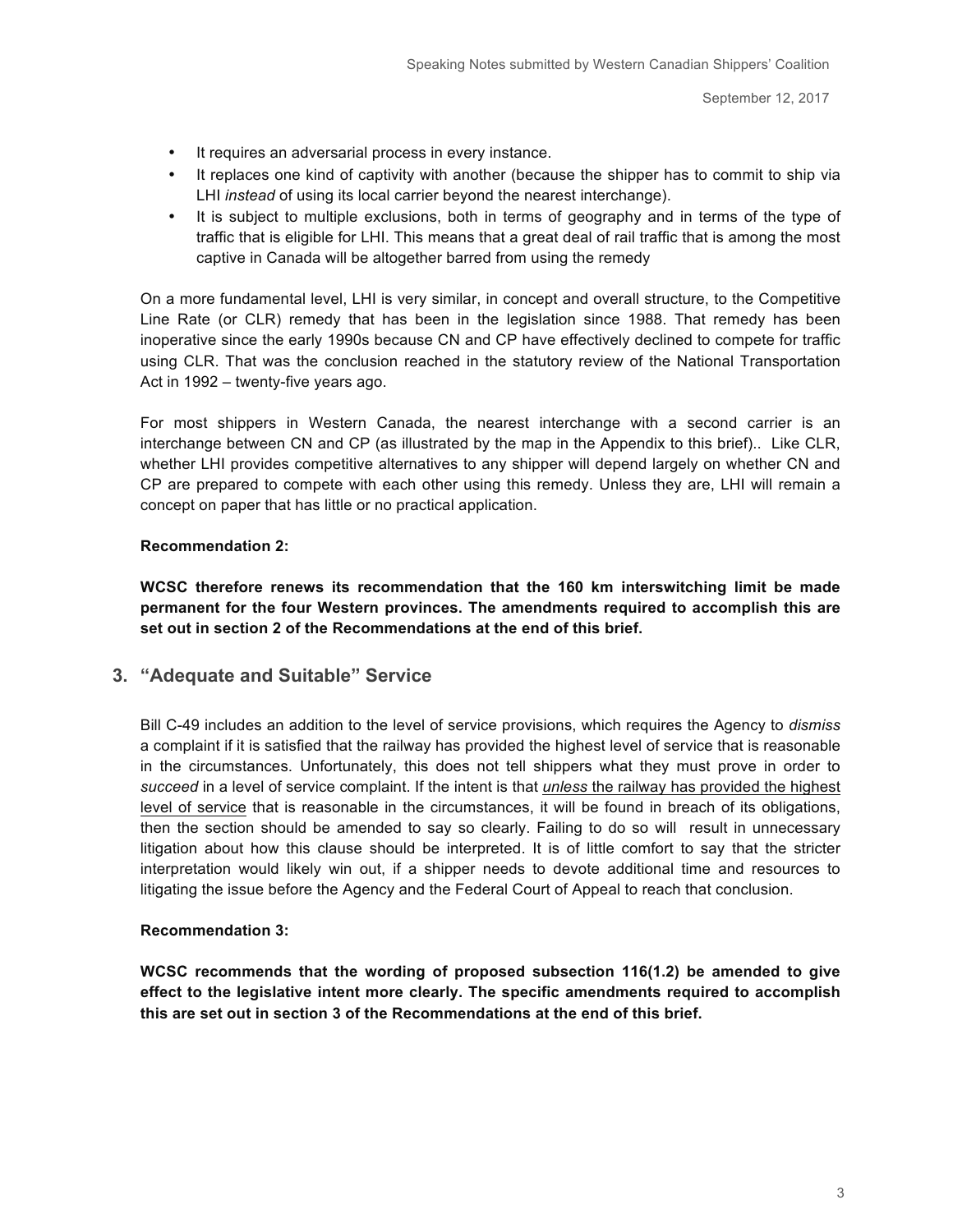### **4. More accessible and timely shipper remedies**

In the area of rail service issues, Bill C-49 goes some way to promoting more timely remedies by shortening the time frame within which the Agency must render a decision from 120 to 90 days. In cases involving serious acute shortfalls, however, waiting 3 months for relief is only marginally better than waiting 4 months. In those cases, the Agency's ability to expedite the process or to make an interim protective order that ensures a modicum of service while the process unfolds is crucial. It can mean the difference between continuing to operate and having to idle a facility with all that entails in terms of lay-offs, costs associated with shutting down and later restarting major equipment and loss of business.

The Agency, like most other administrative tribunals, has the ability to make its own procedural rules and control its own process. That is as it should be. In any given proceeding, it has to ensure that each party has a fair opportunity to present its case and challenge the case of its component. It also has to be on guard against and take measures to prevent delay tactics.

Bill C-49 takes the extraordinary step of mandating the *minimum* time frames, which the Agency must allow each party to prepare and file its submissions in a level of service complaint. That means the Agency will no longer be able to expedite urgent level of service cases. It also creates uncertainty and, with that, risk of additional litigation, with respect to how the Agency must deal with requests for interim orders.

#### **Recommendation 4:**

**WCSC recommends removing the subsection that would prescribe minimum time periods for the preparation and filing of pleadings in level of service complaints. The specific amendment that WCSC is recommending is set out in section 4 of the Recommendations at the end of this brief.**

#### **5. Agency Authority**

Of the recommendations that WCSC put forward in the CTA Review process and the subsequent consultations, two in particular remain of high importance to our members:

- a. giving the Agency the ability to investigate matters within its jurisdiction on its own initiative; and
- b. providing the arbitrator in a Final Offer Arbitration with the Agency's determination of the cost of moving the traffic to which the arbitration relates.

Both of these measures would go a long way to making the transportation system more transparent, as well as relief more accessible and remedies less complex to use for our members.

The Agency's initiative in investigating Air Transat tarmac delays and the US Surface Transportation Board's initiative in asking CSX to respond to widespread dissatisfaction with changes in service levels are prime examples of own motion powers. They illustrate how including such powers in the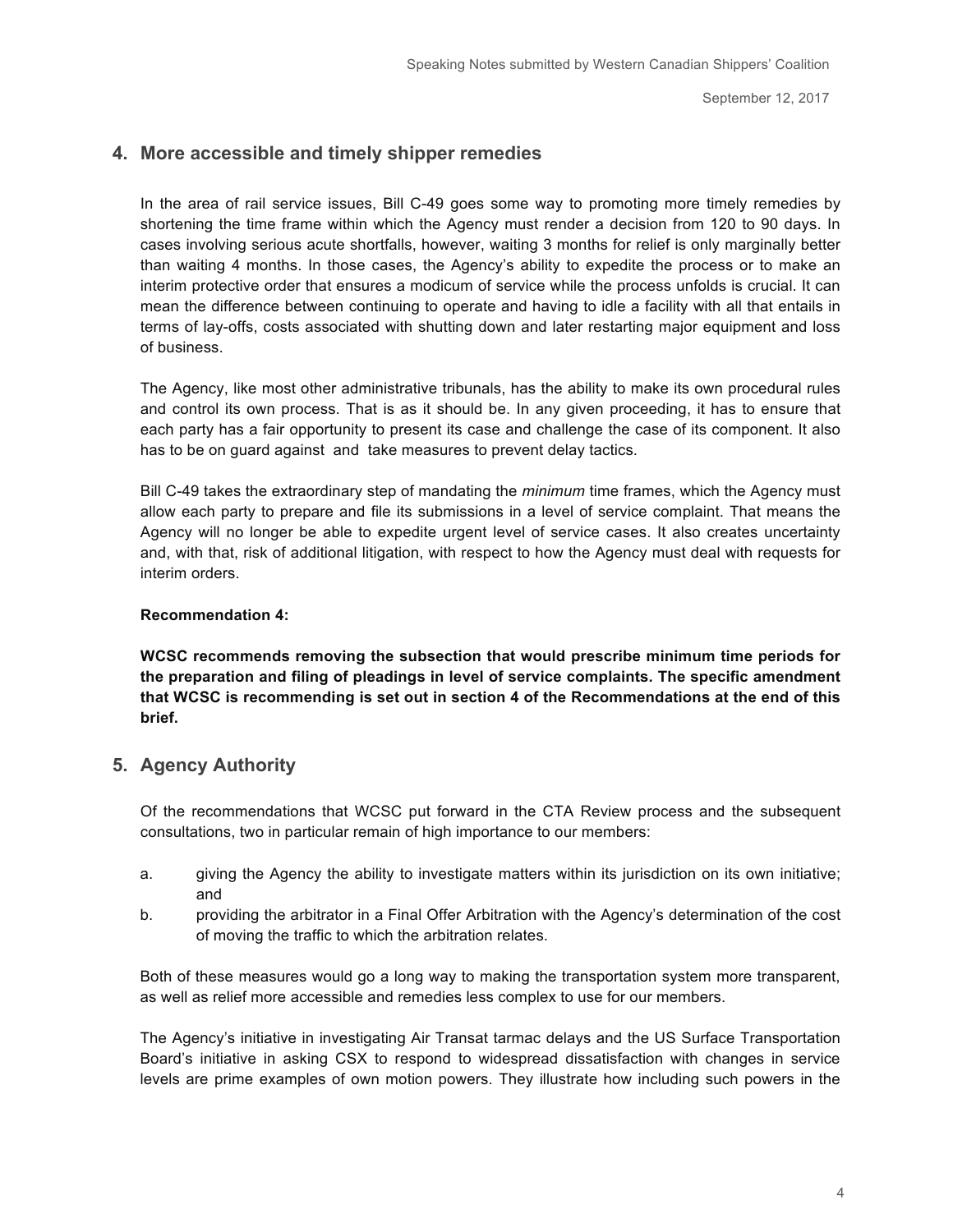Agency's mandate in respect of rail could be used to hold railways accountable when issues affecting a broad range of customers arise.

In the context of freight rate disputes in final offer arbitration, a crucial piece of information that is typically not available to the arbitrator is how profitable the shipper's traffic would be to the railway under each of the two final offers. The Agency is the only body with the requisite expertise and independence to determine the railway's variable costs of moving the shipper's traffic. Providing for an Agency costing determination of the shipments submitted to arbitration would ensure this information is available to the arbitrator and would streamline the process.

#### **Recommendation 5:**

#### **WCSC recommends:**

- **a. enabling the Agency to initiate inquiries into any matter within its jurisdiction under the Act;**
- **b. providing for an Agency costing determination in final offer arbitration.**

#### **6. Mandatory Review of Act**

As a final note, one thing that is absent from Bill C-49 is a provision that has historically been included in almost every bill making major amendments to the Act: a requirement that, within a specified time, the Minister initiate a statutory review of the operation of the legislation as amended.

Bill C-49 contains quite a number of changes to rail regulation in Canada and the Committee will hear diverging views on what these amendments will and will not achieve. WCSC recommends adding a section to Bill C-49 requiring a review – at least of the rail-related provisions of the Act – within a reasonable time. WCSC believes that four years would be an appropriate time frame.

#### **Recommendation 6:**

**WCSC recommends requiring a review of the rail related provisions of the Act within four years of the date on which Bill C-49 takes effect.**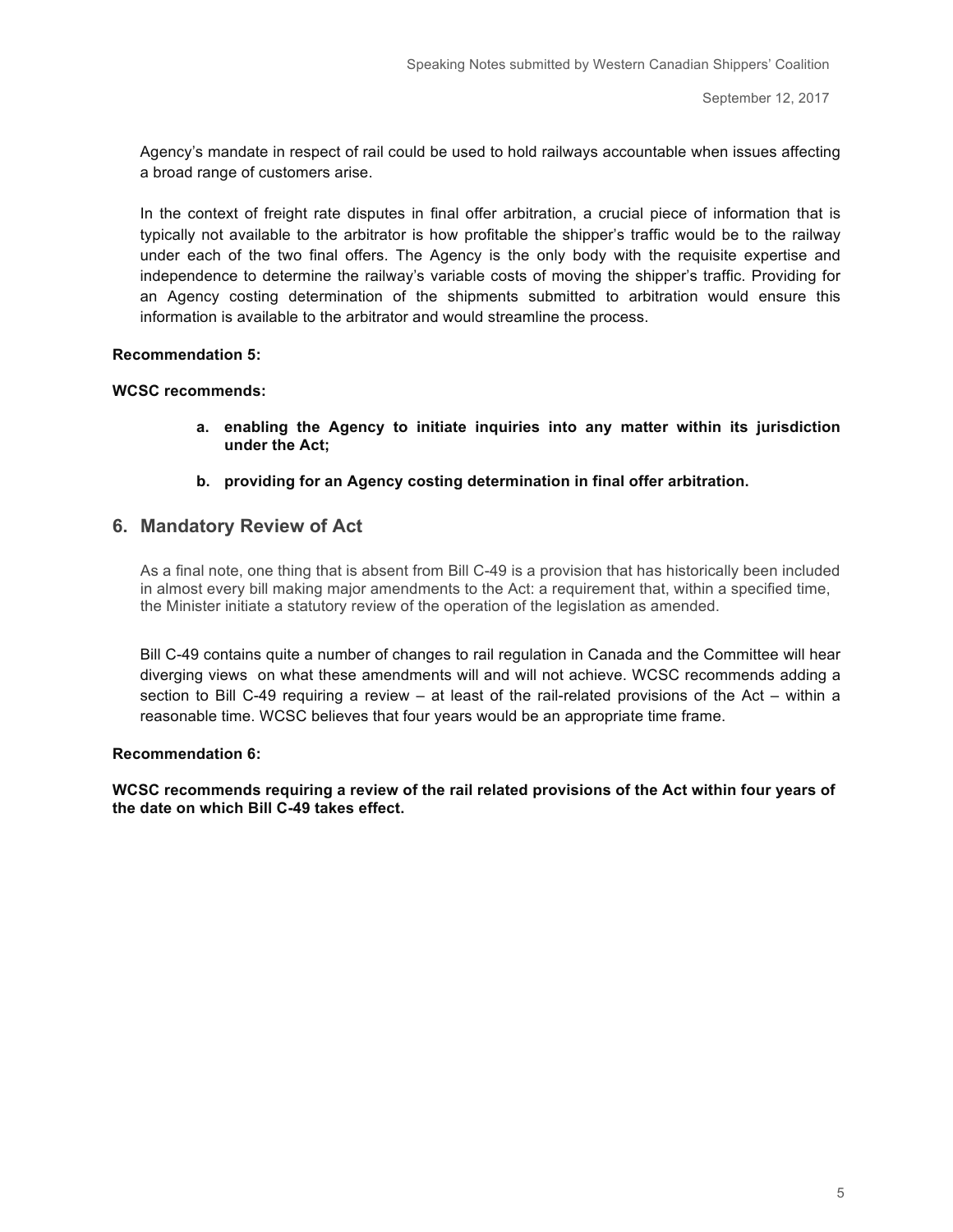## **Specific Recommendations in respect of Bill C-49:**

- 1. With respect to the reporting of rail service and performance data:
	- a. *Amend Section 13 of Bill C-49 by replacing the proposed subsection 51.4(1) with the following:*

#### **Publication**

**51.4 (1)** If the Agency receives information from class 1 rail carriers or the Minister that is related to service and performance indicators provided in accordance with regulations made under paragraph 50(1.01)(b), the Agency shall publish the information on its Internet site within **seven two** days after it is received.

b. *Amend Subsection 77(2) of Bill C-49 as follows:*

#### **Information to be provided**

**(2)** A class 1 rail carrier shall provide to the Minister, in the form and manner that the Minister may specify, a report containing the information specified in paragraphs 1250.2(a)(1) to  $\left(\frac{1}{2}\right)$  (11) of Title 49 of the United States Code of Federal Regulations as amended from time to time.

c. *Amend Subsection 77(5) of Bill C-49 as follows:*

#### **Time limit**

**(5)** The class 1 rail carrier shall provide the report for each period of seven days commencing on Saturday and ending on Friday, no later than  $\frac{44}{5}$  days after the last day of the period of seven days to which the information relates.

- *d. Amend Section 98 of Bill C-49 by deleting Subsection (7).*
- 2. With respect to access to competing rail carriers:
	- *a. Amend Subsections 26(1) and 26(2) of Bill C-49 to read as follows:*

**26(1) Subsections 127(2) and (3) of the Act are replaced by the following: Order** 

(2) If the point of origin or destination of a continuous movement of traffic is within  $160$ km of an interchange in Alberta, British Columbia, Manitoba or Saskatchewan or within a radius of 30 km of an interchange in any other province, or a prescribed greater distance, of an interchange, the Agency may order

(a) one of the companies to interswitch the traffic in accordance with the regulations and the interswitching rate; and

(b) the railway companies to provide reasonable facilities for the convenient interswitching of traffic in both directions at an interchange between the lines of either railway and those of other railway companies connecting with them.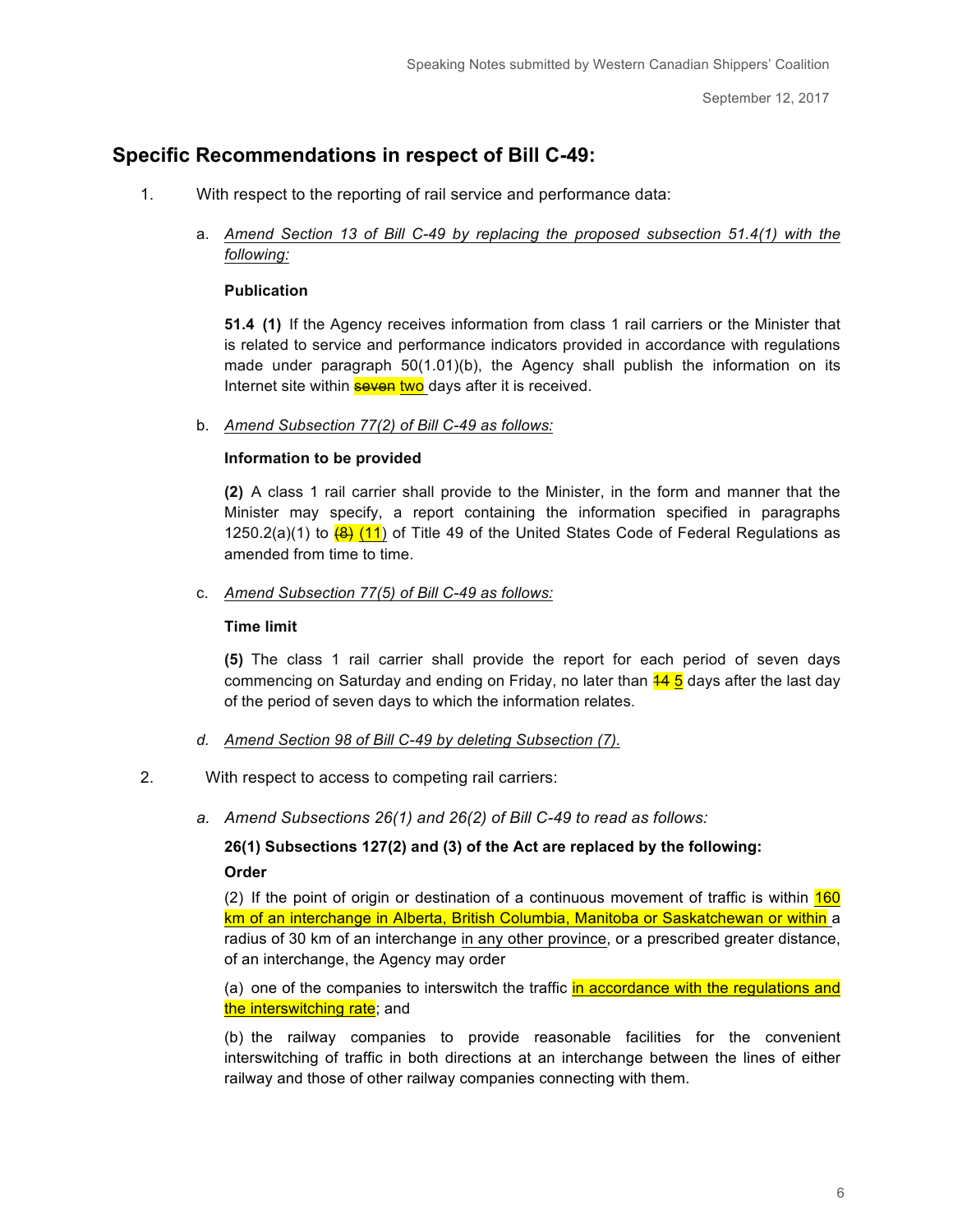#### **Interswitching limits**

(3) If the point of origin or destination of a continuous movement of traffic is within  $160$ km of an interchange in Alberta, British Columbia, Manitoba or Saskatchewan or within a radius of 30 km of an interchange in any other province, or a prescribed greater distance, of an interchange, a railway company shall not transfer the traffic at the interchange except in accordance with the regulations and the interswitching rate.

#### **(2) Subsection 127(4) of the Act is replaced by the following:**

#### **Extension of interswitching limits**

(4) On the application of a person referred to in subsection (1), the Agency may deem a point of origin or destination of a movement of traffic in any particular case to be within 30  $km$  the distance of an interchange referred to in Subsection  $(3)$  if the Agency is of the opinion that, in the circumstances, the point of origin or destination is reasonably close to the interchange.

3. With respect to the obligation to provide "adequate and suitable" rail service:

#### *Amend Subsection 23(2) of Bill C-49 by replacing the preamble to the proposed subsection 116(1.2) with the following):*

#### **Considerations**

**(1.2)** The Agency shall not determine that a company is fulfilling its service obligations if unless it is satisfied that the company provides the highest level of service in respect of those obligations that it can reasonably provide in the circumstances, having regard to the following considerations:

4. With respect to improving accessibility and timeliness of remedies:

*Amend Subsection 23(2) of Bill C-49 by deleting the proposed subsection 116(1.1)*

- 5. Agency Authority:
	- a. *Enable the Agency to initiate inquiries into any matter within its jurisdiction under the Act*;
	- b. *In final offer arbitrations, provide for an Agency costing determination*;
- 6. *Add a provision to Bill C-49 to replace subsection 53(1) of the Act with the following*:

53 (1) The Minister shall, no later than four years after the day this subsection comes into force, appoint one or more persons to carry out a comprehensive review of the operation of this Act and any other Act of Parliament for which the Minister is responsible that pertains to the economic regulation of a mode of transportation or to transportation activities under the legislative authority of Parliament.

53(1.1) The review under subsection (1) shall include rail transportation.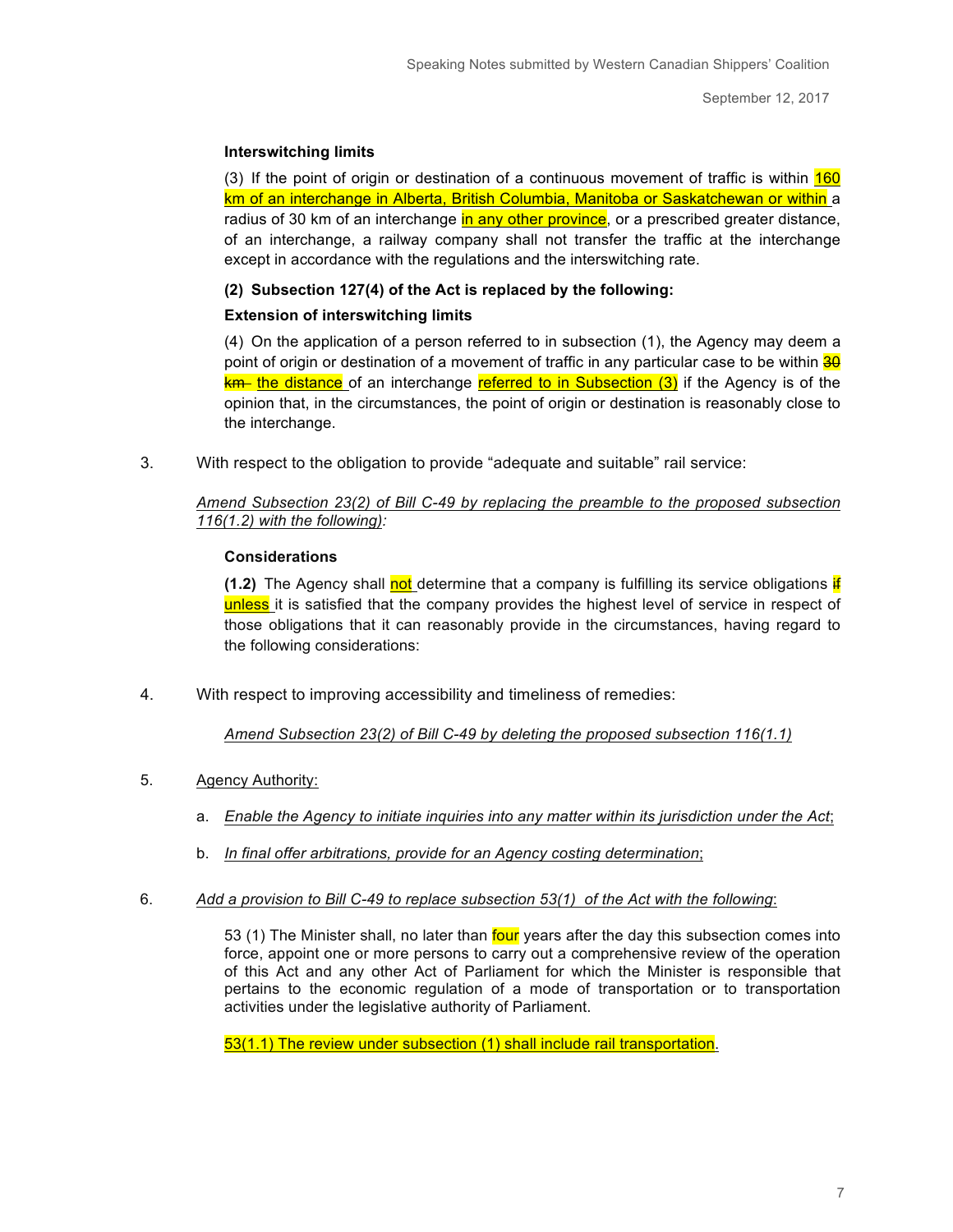## **About Western Canadian Shippers' Coalition**

WCSC represents companies based in Western Canada that move mainly resource products through the supply chain to domestic and international customers. Our current membership includes:

- Alberta Newsprint (ANC) | Forestry
- Alberta-Pacific Forest Industries Inc. | Forestry
- Atrum Coal NL | Coal for Steel
- Gibson Energy ULC | Petroleum
- Keyera Corp. | Petroleum
- K+S Potash Canada | Potash
- Lehigh Cement | Aggregates | Cement | Fly Ash
- MEG Energy | Petroleum
- Millar Western Forest Products Ltd. | Forestry
- Sherritt International | Mining
- Standard General | Aggregate | Asphalt
- Sultran Ltd. | Sulphur | Petroleum
- Suncor Energy Inc. | Petroleum
- West Fraser Timber Co. Ltd. | Forestry
- Strategic Partnership | WCSC and Pulse Canada In December 2015 WCSC and Pulse Canada developed a strategic partnership to collaborate on transportation issues of mutual interest.

Since it was formed, WCSC has supported the need for effective shipper remedies that introduce a measure of balance into shippers' dealings with monopoly rail service providers. WCSC has been actively involved in providing a shipper perspective on numerous amendments to the legislation. WCSC participated in the 1992 Review of the National Transportation Act, the 2000 CTA Review, the Rail Freight Service Review in 2009-2010 and, more recently, the 2015 review of the Act led by David Emerson, as well as the subsequent consultations initiated by Minister Garneau.

David Montpetit has been president and CEO of WCSC since 2014. He is also president of Diadem Group Ltd., a transportation and logistics consulting firm that works primarily in the areas of rail transportation and port logistics. His previous experience includes negotiating rail transportation agreements both as a representative of a Class 1 rail carrier and as vice president Logistics and Government relations for a large mining company

Lucia Stuhldreier is a partner at McMillan LLP and legal advisor to WCSC. She has practiced rail transportation law since 1998, and has been involved in numerous negotiations and contested proceedings on behalf of shippers in relation to rail freight rates, service levels, competitive access and rail line discontinuance.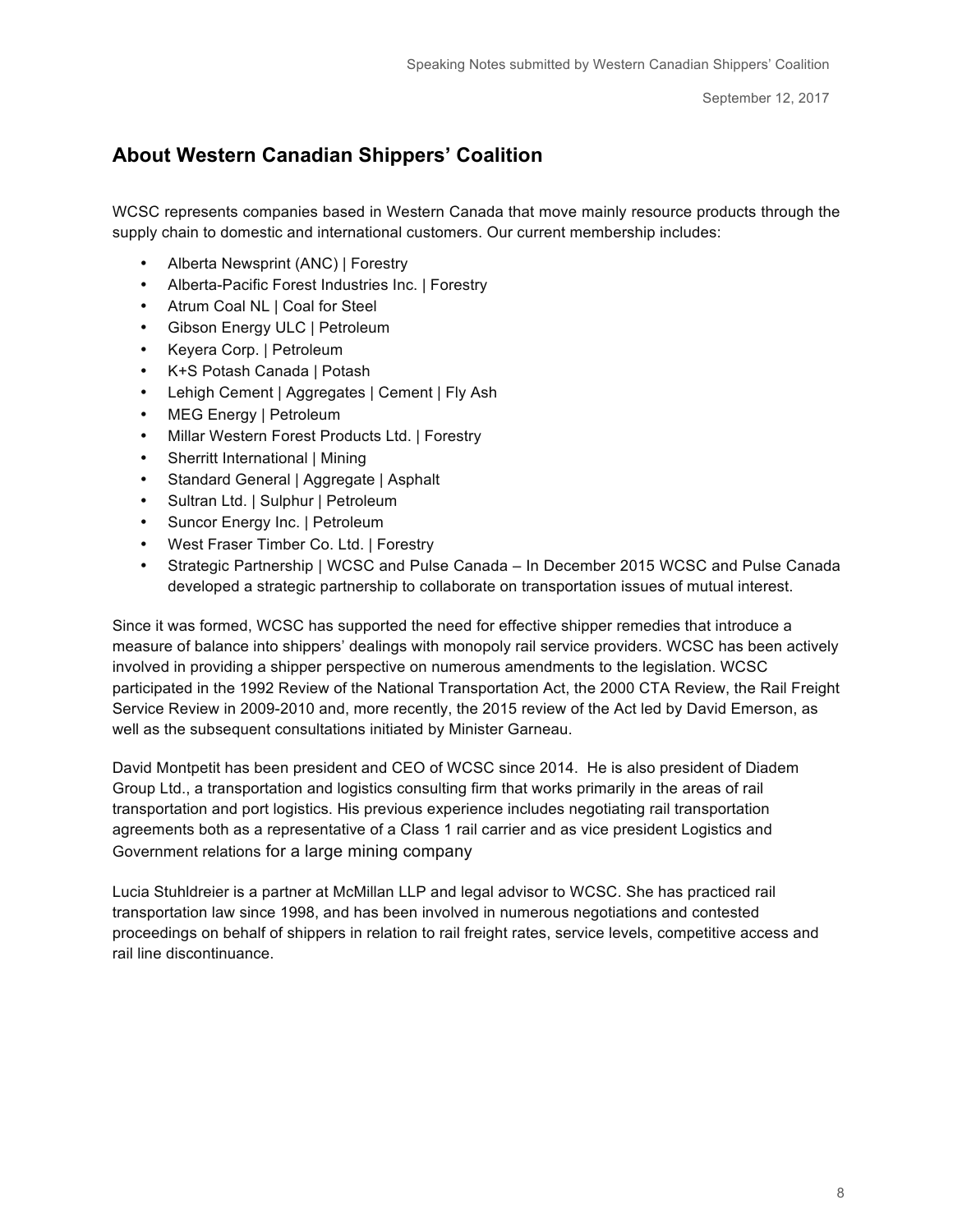## **Appendix**

Attached is the following document:

**1. Map:** Rail Interchanges – Western Canada